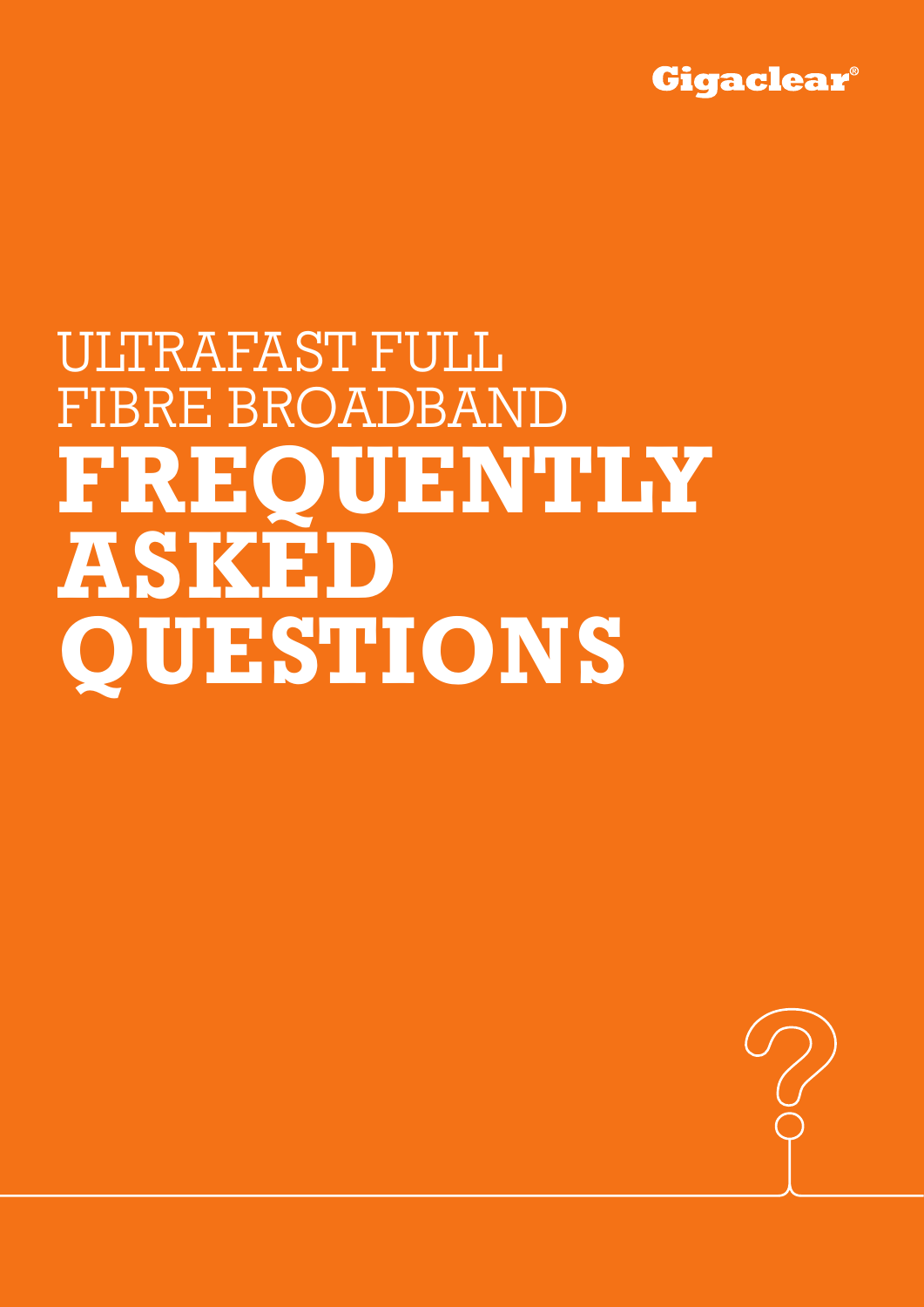#### 1. How long does it take to roll out the network?



A typical full fibre network installation for a community of 200-400 premises will take between 6-9 months from design validation to build completion. The time-frame will be dependent on issues that are specific to the community.

#### 2. Will Gigaclear liaise with the local community regarding the network build?



Yes. Our network delivery team is happy to arrange drop-ins and liaise as closely as possible with the local community and parish councils to facilitate a network rollout with as little disruption as possible.

#### 3. How do you decide where the cabinet will be located?

The location of the cabinet is dependent on factors including the number of properties to be connected and local geography. That said, our aim is to locate our cabinets as discretely as possible, so we will always seek to engage with the Parish Council to make sure their local views are heard.

#### 4. When will I be able to get Gigaclear Broadband?



As soon as the connections to properties in your area are deemed ready for service, you will receive notification via letter or email. From there, you will be able to contact your chosen ISP to discuss getting connected. If you've recently moved to an area and want to check availability, our postcode checker at gigaclear.com/our-network will tell you if your property is included in the network and whether your connection is ready to be activated.

#### 5. How do you gain access to connect my property if I live on a private road?



If you live on a private road we will need to obtain a written agreement from the grantor/landowner. You will receive a communication prior to any works commencing from our Network Access team who will guide you through this process.

#### 6. Can my connection point be placed in a different position?

No. The location for customer connection points are

carefully planned so as not to interfere with other utilities such as gas and water mains.

# 7. Where can I find information on the progress of the build?



We regularly update our website with information on build start and completion dates but in unforeseen circumstances this may not happen immediately. For more information about activity in your community, please visit 'Rollout Areas' on gigaclear.com.

# 8. What can cause network build dates to change?



Multiple factors. Building a full fibre network is a

major construction project and requires the participation and support of numerous stakeholders including contractors, highways authorities and landowners. We are also dependent on the weather to provide us with the right working conditions. Whilst we can't predict all issues that may arise, we will do our best to communicate early when we foresee potential delays.

#### 9. Where can I find the details of the planned roadworks and closures?



All major roadworks can be found on your local council's website. Alternatively, current roadwork information can be found on one.network. If your question is not answered by either of these websites, please contact our Network Build Care team and they can assist you where possible.

### 10. How long will the road in my community be closed for?



Information regarding the start and end date of the road closure will be published on one.network by your local authority who will have issued Gigaclear with a permit prior to works commencing. Should the work be completed before the permit end date, we will reopen the road.

# 11. Is the equipment for the build meant to be left on site?



Yes. Our contractors will leave the necessary equipment on site to ensure they are able to complete the work as quickly as possible with minimum disruption. Any equipment left on site unattended will be barriered off to ensure public safety and there will be a courtesy board displaying an emergency contact number.

# 12. Your build is causing access issues, who should I contact?



Please accept our apologies for any inconvenience our work is causing. If you have been unable to speak with the operatives directly, please call our Network Build Care team who will be able to contact the necessary individuals to ensure that the situation is resolved.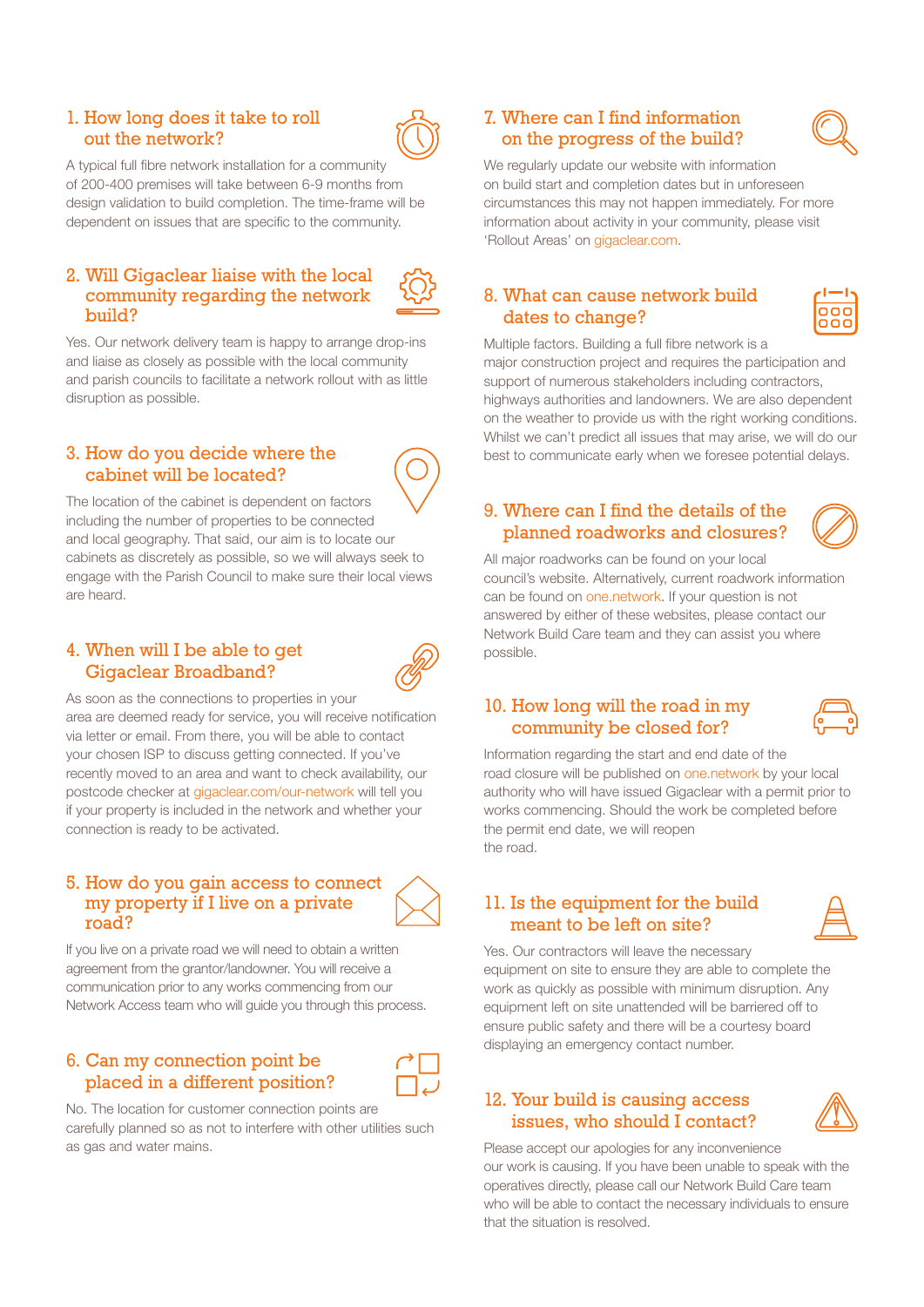# 13. Why was I not made aware of the Gigaclear work in my community?



Prior to commencing work, you should have received a letter from us and our contractors to inform you about the build and how long you should expect us to be in your community. If you have not received this information, please contact our Network Build Care team who will be able to answer any questions that you may have.

# 14. I am concerned that you have built on my property, who can I discuss this with?

If you believe that we have encroached on your private property during our network build, please contact our Network Build Care team to discuss the matter. We would appreciate any photos or maps to identify the area you wish to discuss.

### 15. I believe damage has been caused to my property, who should I contact?



If you are concerned that damage has been caused to your property, please contact our Network Build Care team who will pass your query to the relevant team to investigate.

#### 16. I live just outside the build area. Can I get connected?

It is possible to have properties added to the network and we will consider the opportunity under certain circumstances. Requests are coordinated by our Network Extension team who can advise on the practicalities, timings and whether a financial contribution may be required. For enquiries please email netex@gigaclear.com.

### 17. When will my connection point be ready for service?



Due to the complexity of the network build we cannot provide specific dates for individual connection points. However, we aim to keep you updated throughout the build process.

# 18. Your build will clash with a local event, who should I contact?



Should you be concerned of the build affecting a pre-organised event, please contact our Network Build Care team as far in advance as possible and we will do our best to avoid causing any disruption.

# 19. Will the community be reinstated to a specific standard?



Yes. We start reinstatement works, including backfilling and compacting trenches, alongside the installation process. Doing so protects the network, ensures public safety and helps get the roads, paths and verges rapidly back to normal. Our reinstatement work is carried out in line with statutory regulations and in partnership with the relevant local authority.

Our inspectors visit each area prior to, and after, our contractors complete their works to assess the level of workmanship and confirm that the reinstatement has been completed to the required specification.

#### 20. Do I have a choice of service provider over the Gigaclear network?



Yes. Our network is 'open access' so any ISP that wishes to may provide services to residential and business users over our network. A full list of providers can be found on our website at gigaclear.com/our-partners.

# 21. How can I arrange in-home installation?



Once the connection point at the boundary of your property is ready for service, the next step is to connect your home. Your chosen ISP will give you more information about installation services and possible costs.

# **GET IN TOUCH**

Our Network Build Care team are here to help

**01865 591137 networkbuildcare@gigaclear.com**

**gigaclear.com**